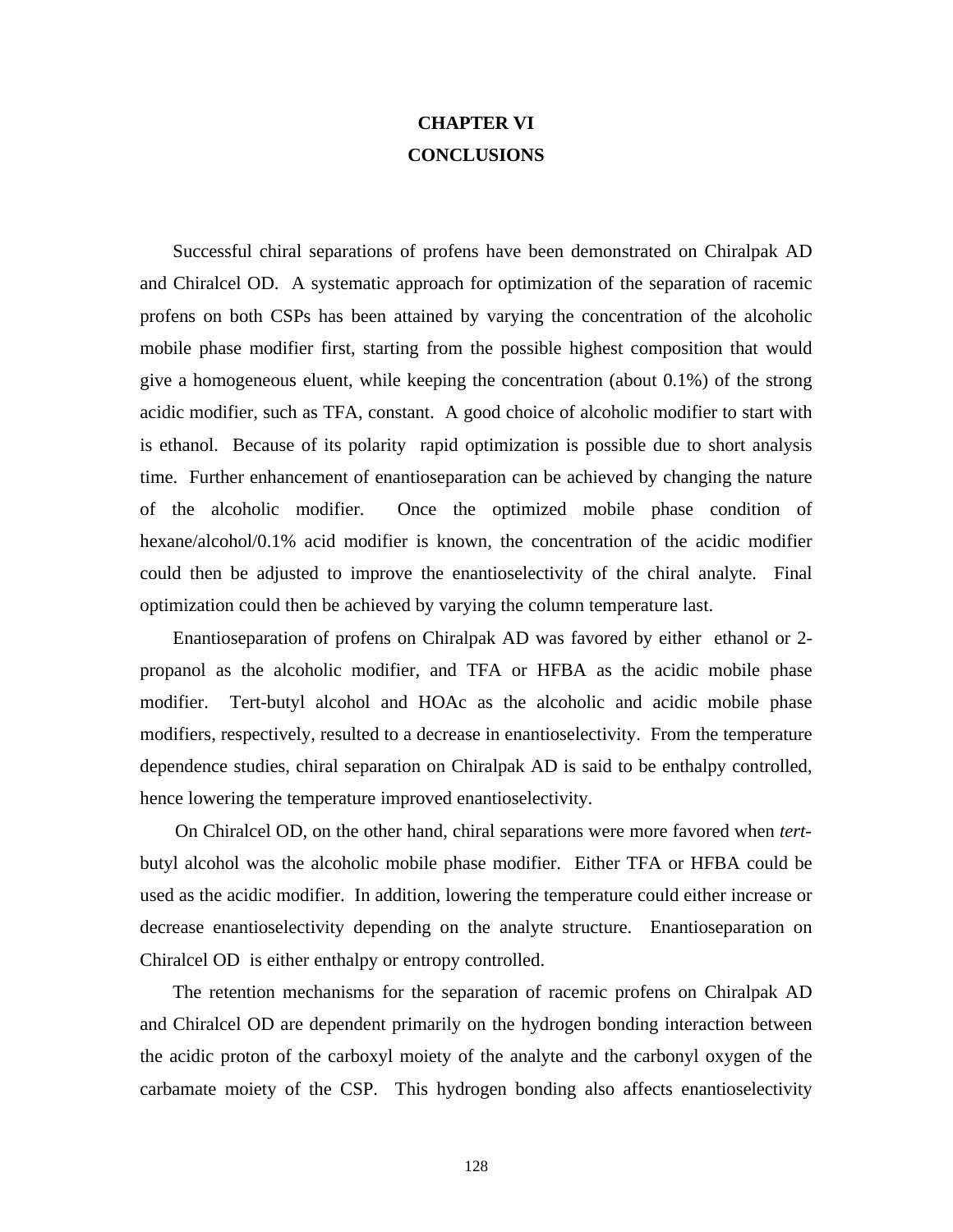which illustrates that the retention and chiral recognition mechanisms on both CSPs are complex and interrelated.

 The chiral recognition mechanism on Chiralpak AD for racemic profens involves: (1) the formation of transient diastereomeric analyte-CSP complexes by reciprocal hydrogen bonding interactions between the carboxyl moiety and the carbamate moiety, respectively; (2) insertion into chiral cavities, as well as  $\pi$ - $\pi$  and dipole-dipole interactions, for the stabilization of diastereomeric complexes; and (3) additional hydrogen bonding which is the driving force for chiral discrimination, which also contributes to the stabilization of diastereomeric complexes.

 On Chiralcel OD, the two chiral recognition mechanism involve: (1) the formation of transient diastereomeric analyte-CSP complexes by two hydrogen bonding interactions between the carboxyl and carbamate moieties of analyte and CSP, respectively; (2) insertion to chiral cavities, and  $\pi$ - $\pi$  and dipole-dipole interactions for the stabilization of diastereomeric complexes; and (3) chiral recognition by: (a) the difference of the steric fit of racemic analytes in a chiral cavity (entropy controlled) and (b) π-π or dipole-dipole interactions between analytes and CSP (enthalpy controlled). From the temperature dependence studies, it is apparent that there are two mechanisms operating on Chiralcel OD. Chromatographic and quantitative thermodynamic evidences were the favorable enantioseparations profens with "free" phenyl moieties were favorable at higher temperatures. Whereas the separations of those racemic analytes with fused rings at lower temperature.

 The enantioseparating abilities of Chiralpak AD and Chiralcel OD appear to be dependent on their higher order structures. Variation of the mobile phase composition and the nature of the alcoholic and acidic mobile phase modifiers had significant effects on enantioselectivity on both CSP. Racemic profens showed different optimum enantioselectivities on the CSPs. In addition, there was a reversal in the order of the enantioselectivity of profens. This result also strongly suggests that the enantioseparating abilities of Chiralpak AD and Chiralcel OD were complementary from the viewpoint of racemic profens separated.

 In summary, the work in this dissertation has demonstrated that chiral separations on derivatized polysaccharide CSPs, such as Chiralpak AD and Chiralcel OD are complex.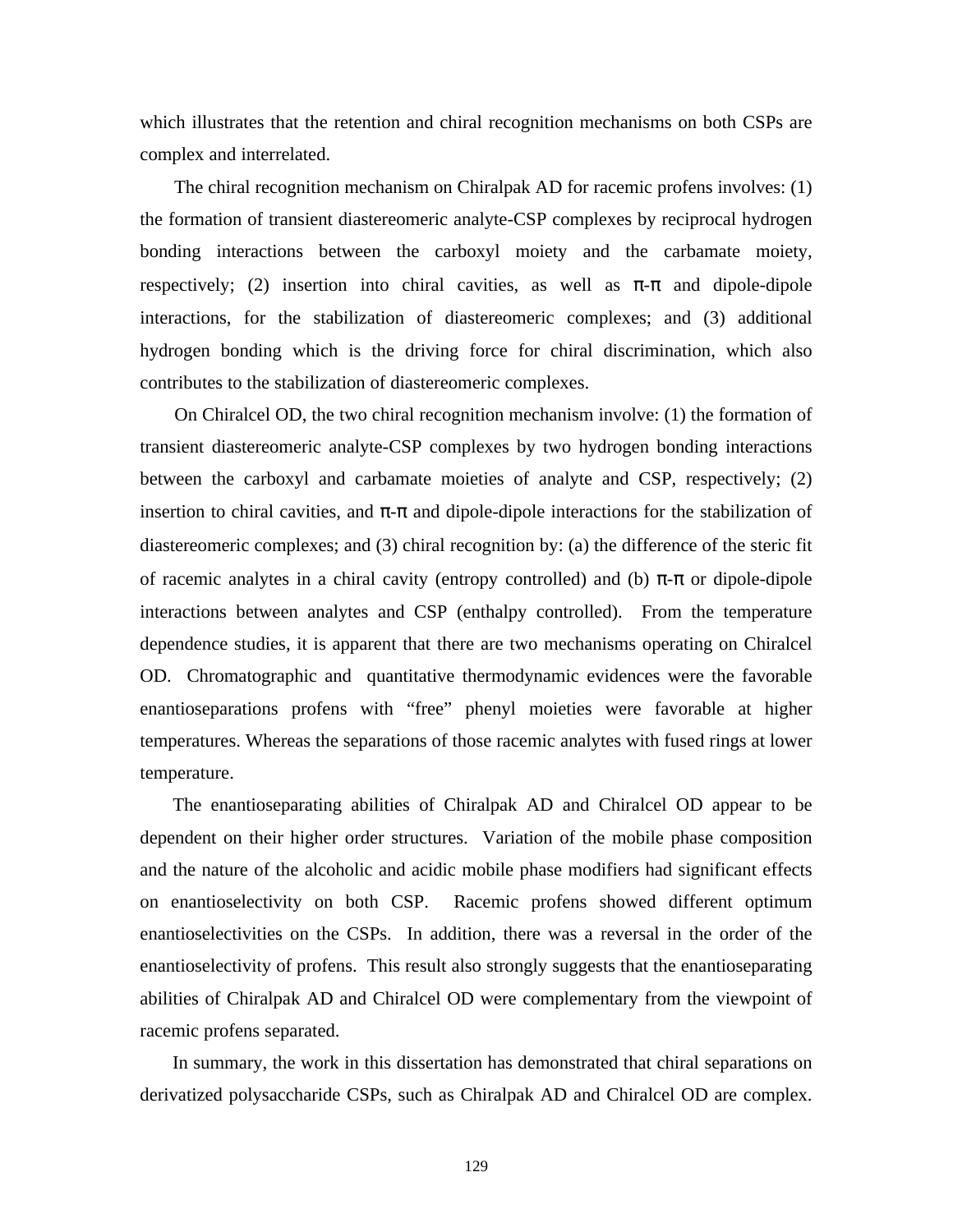The chiral recognition depends on the higher order structure, thus, it is difficult to predict their chiral recognition only from the character of the tris(3,5-dimethylphenylcarbamate)- D-glucose monomer unit. For chiral separation optimization and mechanism studies, the chemistry of the analyte, CSP, and mobile phase should be taken into considerations. This research has contributed to the understanding of the separation of chiral compounds, specifically the profens of 2-methylarylpropionic acids on derivatized polysaccharides CSPs, as well as advanced some methodology with which the enantioseparation could be improved.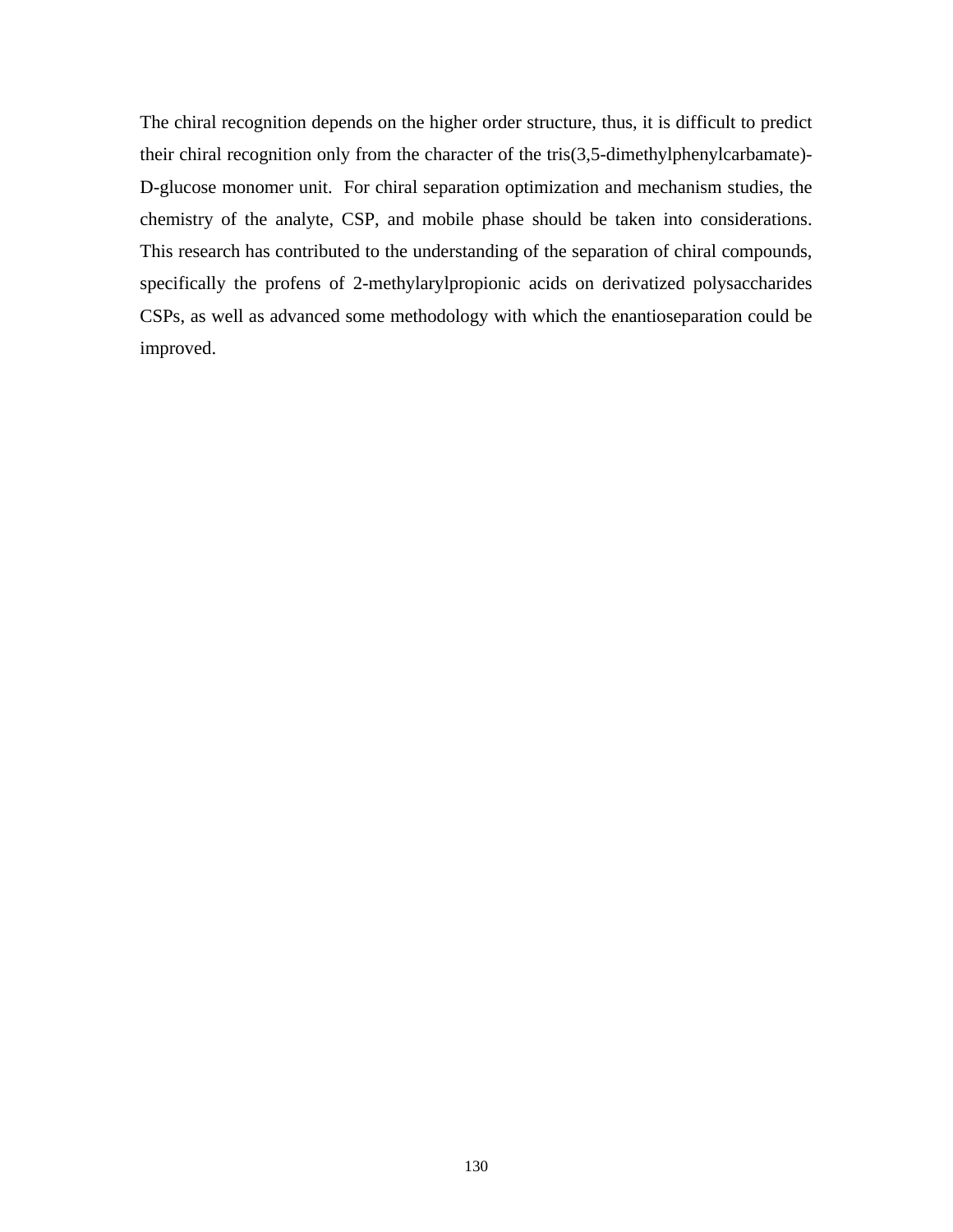## **LITERATURE CITATIONS**

- C.J. Welch, in P.R. Brown and E. Grushka (Editors*), Advances in Chromatography*, Vol. 35, Marcel Dekker, Inc., New York, 1995, p.172.
- S. Ahuja, in S. Ahuja (Editor), *Chiral Separation by Liquid Chromatography*, American Chemical Society, Washington, D.C., 1991, Ch. 1, p.1.
- S. Lam and G. Malikin, *Chiralit*y, **4** (1992) 395.
- I.W. Wainer (Editor*), Drug Stereochemistry Analytical Methods and Pharmacology*, Marcel Dekker, Inc., New York, New York, 1993.
- ibid.

D.E. Drayer, *Clin. Pharmacol. Theor*., **40** (1986) 125.

- G. Blaschke, H.P. Kraft, K. Fickentscher and F. Kohler, *Arneiz.-Forsch*., **29** (1979) 1640.
- S.C. Stinson, *Chemical and Engineering News*, **70** (1995) 44.
- B. Lin, X. Zhu, B. Koppenhoeffer and U. Epperlein, *LC·GC*,**15** (1997) 40.
- P. van Eikeren, in S. Ahuja (Editor*) Chiral Separations Applications and Technology*, American Chemical Society, Washington, D.C., 1997, Ch. 2.
- D.R. Taylor and K. Maher, *J. Chromatogr. Sci*., **30** (1992) 67.
- Ahuja, op. cit., p. 43.
- S. Allenmark, *Chromatographic Enantioseparation: Methods and Applications*, Ellis Horwood, Chichester, England, 1991, Ch. 3.
- ibid.
- A.M. Kristulovic (Editor), *Chiral Separations by HPLC: Applications to Pharmaceutical Compounds*, Ellis Horwood, Chichester, England, 1989.
- Allenmark, op. cit.
- ibid.
- W. Boehme, G. Wagner and U. Oehme, *Anal. Chem*., **54** (1982) 709.
- N. Purdie and K.A. Swallows, *Anal. Chem*., **61** (1989) 77A.
- Allenmark, op. cit.
- Taylor, op. cit.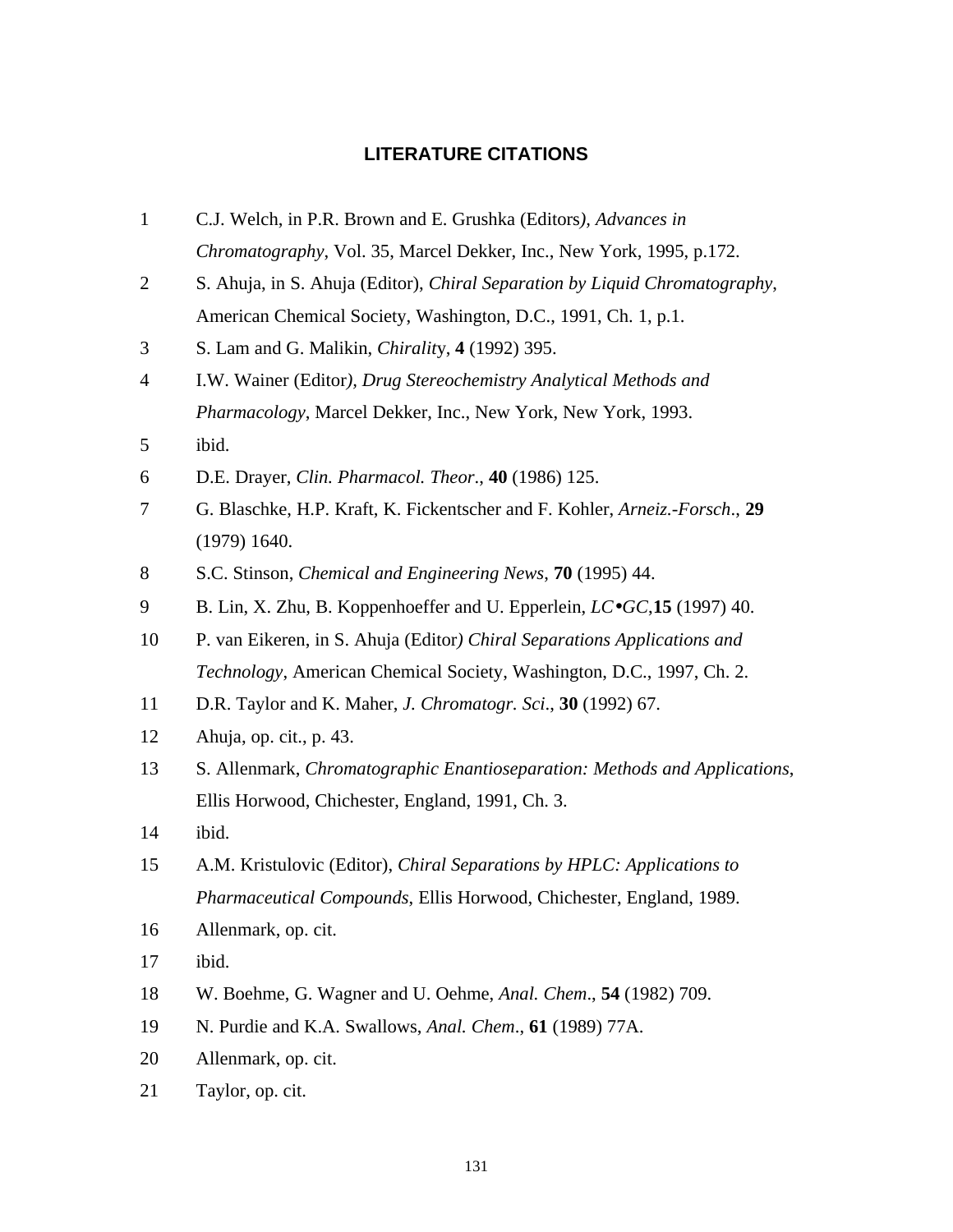- R.A. Thompson, Z. Ge, N. Grinberg, D. Ellison and P. Tway, *Anal. Chem*., **67** (1995) 1580.
- Y. Okamoto and Y. Kaida, *J. Chromatogr*. *A*, **666** (1994) 403.
- Chiral Technologies, *Application Guide for Chiral Column Selection*, 2nd ed.
- B. Koppenhoefer, A. Nothdurft, J. Pierrot-Sanders, P. Piras, C. Popescu, C. Roussel, M. Stiebler and U. Trettin, *Chirality*, **5** (1993) 213.
- I.W. Wainer, *A Practical Guide to the Selection and Use of HPLC Chiral Stationary Phases*, J.T. Baker, Phillipsburg, N.J. 1988.
- A. Berthod, S.C. Chang and D.W. Armstrong, *Anal. Chem*. **64** (1992) 395.
- U. Norrinder and J. Hermansson, *Chirality*, **3** (1991) 422.
- W.H. Pirkle and C.J. Welch, *J. Liq. Chromatogr*., **14** (1991) 2027.
- W.H. Pirkle and T.C. Pochapski, *Chem. Rev*., **89** (1989) 347.
- F. Jamali, R. Lovlin and G. Aberg, *Chiralit*y, **9** (1997) 29.
- F. Jamali and D.R. Brocks, *Clin. Pharmacokin*., **19** (1990) 197.
- F. Jamali, in I.W. Wainer (Editor), *Drug Stereochemistry: Analytical Methods and Pharmacology*; Marcel Dekker, Inc., New York, Ch. 14, p. 375.
- ibid.
- F. Jamali, *Eur. J. Drug Metab. Pharmacokinet*., **13** (1988) 1.
- 34. J. Caldwell, A.J. Hutt and S. Fournel-Gigleux, *Biochem. Pharmacol*., **37** (1988) 105.
- F. Jamali, R. Methvar and F.M. Pasutto, *J. Pharm. Sci*., **78** (1989) 695.
- R.T. Foster, F. Jamali, A.S. Russell and S.R. Alballa, *J. Pharm. Sci*., **77** (1988) 191.
- Jamali, Lovlin and Aberg, op. cit.
- C.S. Chen, W.R. Shieh and P.H. Lu, Harrin, Acta., **1078** (1991) 411.
- Y. Tanaka, Y. Shimomura, T. Hirota, A. Nozaki, M. Ebata, W. Takasaki, E. Shigehara, R. Hayashi and J. Caldwell, *Chirality*, **4** (1992) 342.
- A.V. Overbeke, W. Baeyens and C. Dewaele. *J. Chromatogr*., **18** (1995) 2427.
- I.W.Wainer and T. Doyle, *J. Chromatogr*., **284** (1984) 117.
- M. Yagi, A. Shibukawa and T. Nakagawa, *Chem. Pharm. Bull*., **38** (1990) 2513.
- A. Shibukawa, A. Terakita, J.-Y. He and T. Nakagawa, *J. Pharm. Sci*., **81** (1992)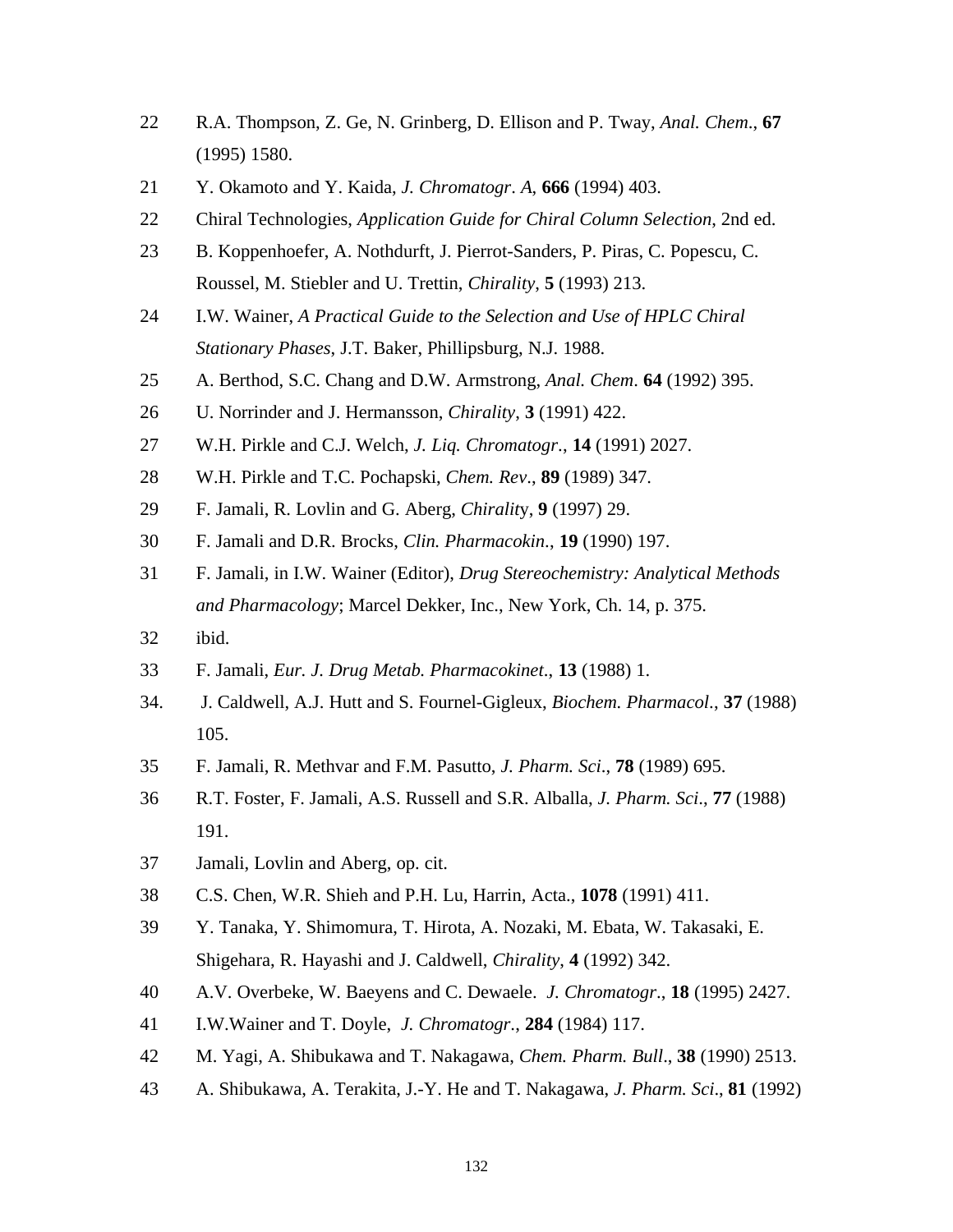710.

- J.B. Crowther, T.R. Covey, E.A. Dewey and J.D. Henion, *Anal. Chem*., **56** (1984) 2921.
- D.A. Nicoll-Griffith, *J. Chromatogr*., **402** (1987) 179.
- A. Scioufi, D. Colussi, F. Marfil and J.P. Dubois, *J. Chromatogr*., **414** (1987)
- 131.
- W.H. Pirkle and J.E. McCune, *J. Chromatogr*., **471** (1989) 271.
- D.A. Nicoll-Griffith, T. Inaba, B.K. Tang and W. Kalow, *J. Chromatogr*., **428** (1988) 103.
- D. M. McDaniel and B.G. Snider, *J. Chromatogr*., **404** (1987) 123.
- S.V. Kakodkar and M. Zief, *Chirality*, **2** (1990) 124.
- W.H. Pirkle and P.G. Murray, *J.Liq. Chromatogr*., **13** (1990) 2123.
- S.R. Perrin, *Chirality*, **3** (1991) 188.
- M.H. Yang and J.-Y. Lin, *J. Chromatogr*., **631** (1993) 165.
- M.H. Hyo, S.M. Cho, J.-J. Ryoo, M.S. Kim, D.A., *J. Liq. Chromatogr*., **17** (1994) 317.
- H.-Y. Ahn, G.K. Shiu, W.F. Trafton, and T.D. Doyle, *J. Chromatogr*., **653** (1994) 163.
- 56 I.W. Wainer and M.C. Alembik, *J. Chromatogr*., **358** (1986) 85.
- J. Hermansson and M. Eriksson, *J. Liq. Chromatogr*., **378** (1986) 409.
- S. Menzel-Soglowek, G. Geisslinger and K. Brune, *J. Chromatogr*., **532** (1990) 295.
- K.-J. Petterson and A. Olsson, *J. Chromatogr*., **563** (1991) 414.
- G. Geisslinger, S. Menzel-Soglowek, O. Schuster and K. Brune, *J. Chromatogr*., (1992) 163.
- J.V. Andersen and S.H. Hansen, *J. Chromatogr*., **577** (1992) 362.
- T. Miwa, T. Miyakawa and M. Kayano, *J. Chromatogr*., **408** (1987) 316.
- J. Iredale, A.-F. Aubry and I.W. Wainer, *Chromatographia*, **31** (1991) 329-334.
- Y. Oda, N. Asakawa, Y. Yoshida and T. Sado, *J. Pharm. Biomed. Anal*., **10** (1992) 81.
- M.C. Banks, A. Fell and R.D. McDowall, *Anal. Proc*., **30** (1993) 98.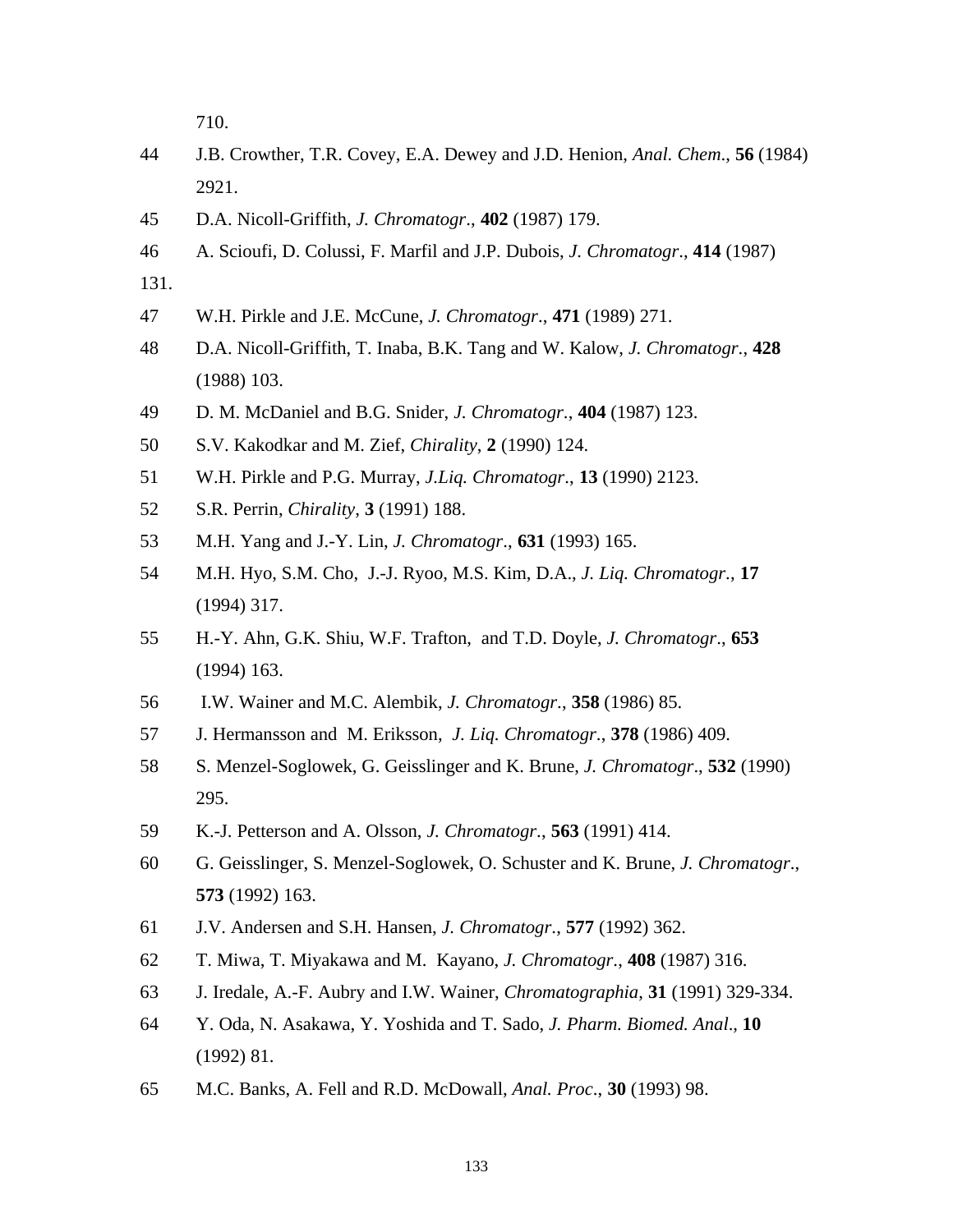- S. Allenmark and S. Anderson, *Chirality*, **1** (1989) 154.
- A. Berthod, H.L. Jin, T.E. Beesley, J.D. Duncan and D.W. Armstrong, *J. Pharm. & Biomed. Anal*., **8** (1990) 123.
- D.W. Armstrong, T.J. Ward, J.D. Armstrong and T.E. Beesley, *Science*, **232** (1986) 1132.
- T.A. Noctor, G. Felix and I.W. Wainer, *Chromatographia*, **31** (1991) 55.
- T. Miwa, T. Miyakawa and Y. Miyake, *J. Chromatogr*., **457** (1988) 227.
- J. Haginaka, T. Murashima and C. Seyama, *J. Chromatogr*., **677** (1994) 229.
- Y. Okamoto, R. Aburatani, Y. Kaida, K. Hatada, N. Inotsume and M. Nakano, *Chirality*, **1** (1989) 239.
- M.E.Y. Cabusas, Y.V. Kazakevich and H.M. Mcnair, Oral Presentation, PittCon 1996.
- M.E.Y. Cabusas, Y.V. Kazakevich and H.M. Mcnair, Poster Presentation, EAS 1996.
- T.D. Booth and I.W. Wainer, *J. Chromatogr*., **737** (1987) 157.
- Y. Tang, *Chirality,* **8** (1996) 136.
- R. J. Bopp and F. Geiser, Oral Presentation, PittCon 1997.
- R. Lovlin, M. Vakily and F. Jamali, *J. Chromatogr. B*, **679** (1996) 196.
- K. Ikeda, T. Hamasaki, H. Kohno, T. Ogawa and T. Matsumoto, J. Sakai*, Chem. Lett*., (1989) 1089.
- Overbeke, op. cit.
- McDaniel, op. cit.
- Okamoto, Aburatani, Kaida, Hatada, Inotsume and Nakano, op. cit.
- Booth, op. cit.
- P. Pescher, M. Caude, R. Rosset and A. Tambute, *J. Chromatogr*., **371** (1986) 159.
- H. Lamparczyk, P.K. Zarzycki and J. Nowakowska, *J. Chromatogr. A*, **668** (1994) 413.
- D.T. Witte, J.-P. Franke, F.J. Bruggeman, D. Dijkstra and R.A. de Zeeuw, *Chirality* (1992) 389.
- Okamoto, Aburatani, Kaida, Hatada, Inotsume and Nakano, op. cit.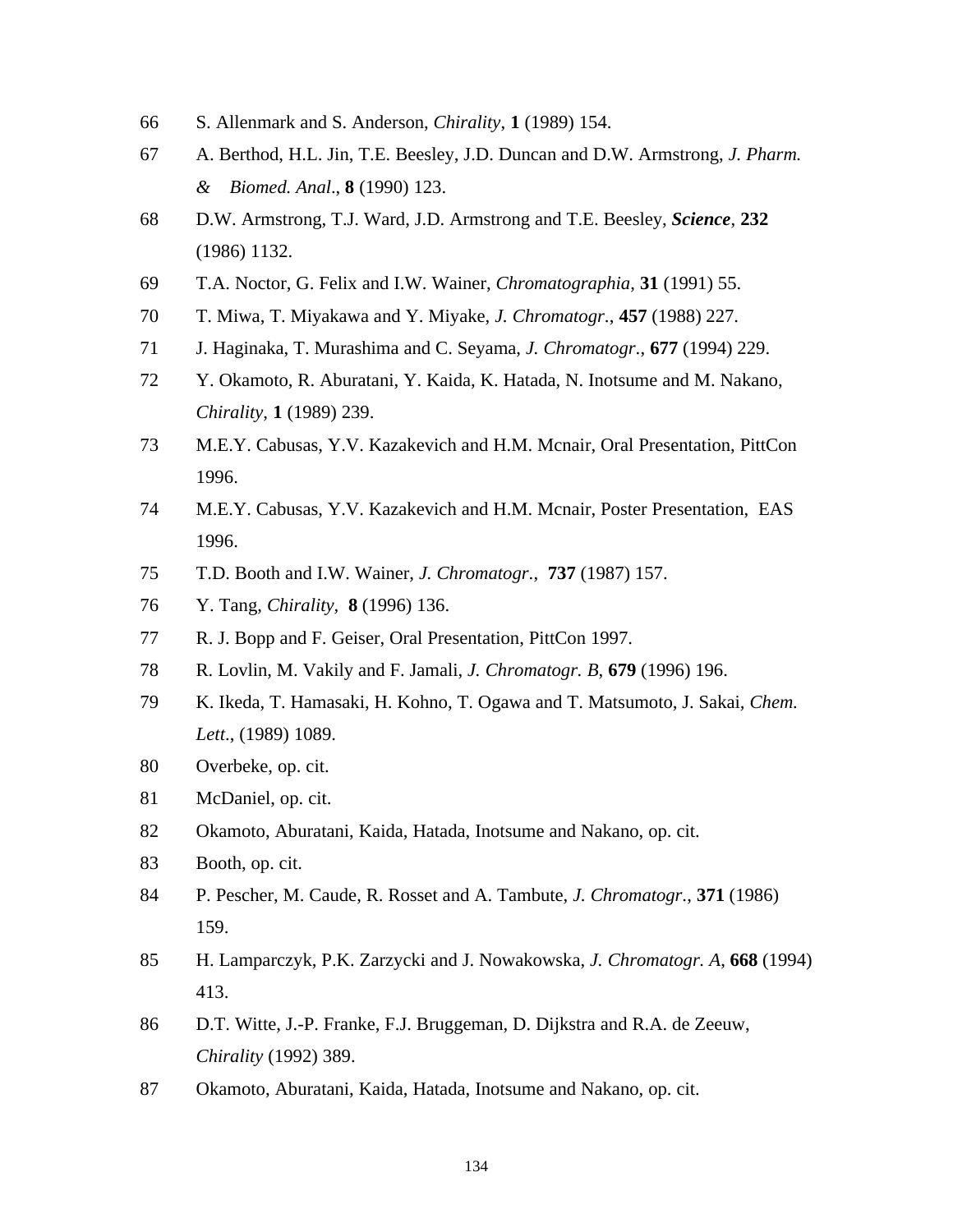- Booth. op. cit.
- Wainer and Alembik, op. cit.
- Ahuja, op. cit.
- G.M. Loudon, *Organic Chemistry*, Addison-Wesley Publishing Co., Massachusetts, 1984, pp. 231-234.
- L. Pasteur, *Am. Chim., Phys*. **24** (1848) 442.
- Loudon, op. cit.
- M. Zief and L.J. Crane (Editors), *Chromatographic Chiral Separations*, Marcel Dekker, Inc., New York, (1988) Ch. 1.
- ibid.
- J.H. van't Hoff, *Arch. Neerl. Sci Exactes. Natur*., **9** (1874) 445.
- J.A. Le Bel, *Bull. Soc. Chim. Paris*, **22** (1874) 337.
- Loudon, op.cit.
- Kristulovic, op. cit.
- G.M. Henderson and H.G. Rule, *J. Chem. Soc*. (1939) 1568.
- M. Kotake, T. Sakan, N. Nakamura and S. Senon, *J. Am. Chem. Soc.* , **73** (1951) 2973.
- C.E. Dalgliesh, *J. Chem. Soc*., **47** (1952) 3940.
- Pirkle and Pochapski, op. cit.
- L.H. Klemm and D. Reed, *J. Chromatogr*., **3** (1960) 364.
- E. Gil-Av, B. Feibush and R. Charles-Siegler, *Tetrahedron Lett*. (1996) 1009.
- Zief, op. cit., Ch. 1.
- Ahuja, op. cit., Ch. 1.
- Taylor, op. cit.
- ibid.
- Wainer and Doyle, op. cit.
- Zief, op. cit., Ch. 4.
- ibid.
- R.W. Souter, *Chromatographic Separation of Stereoisomers*, CRC Press, Boca Raton, 1985.
- Zief, op. cit.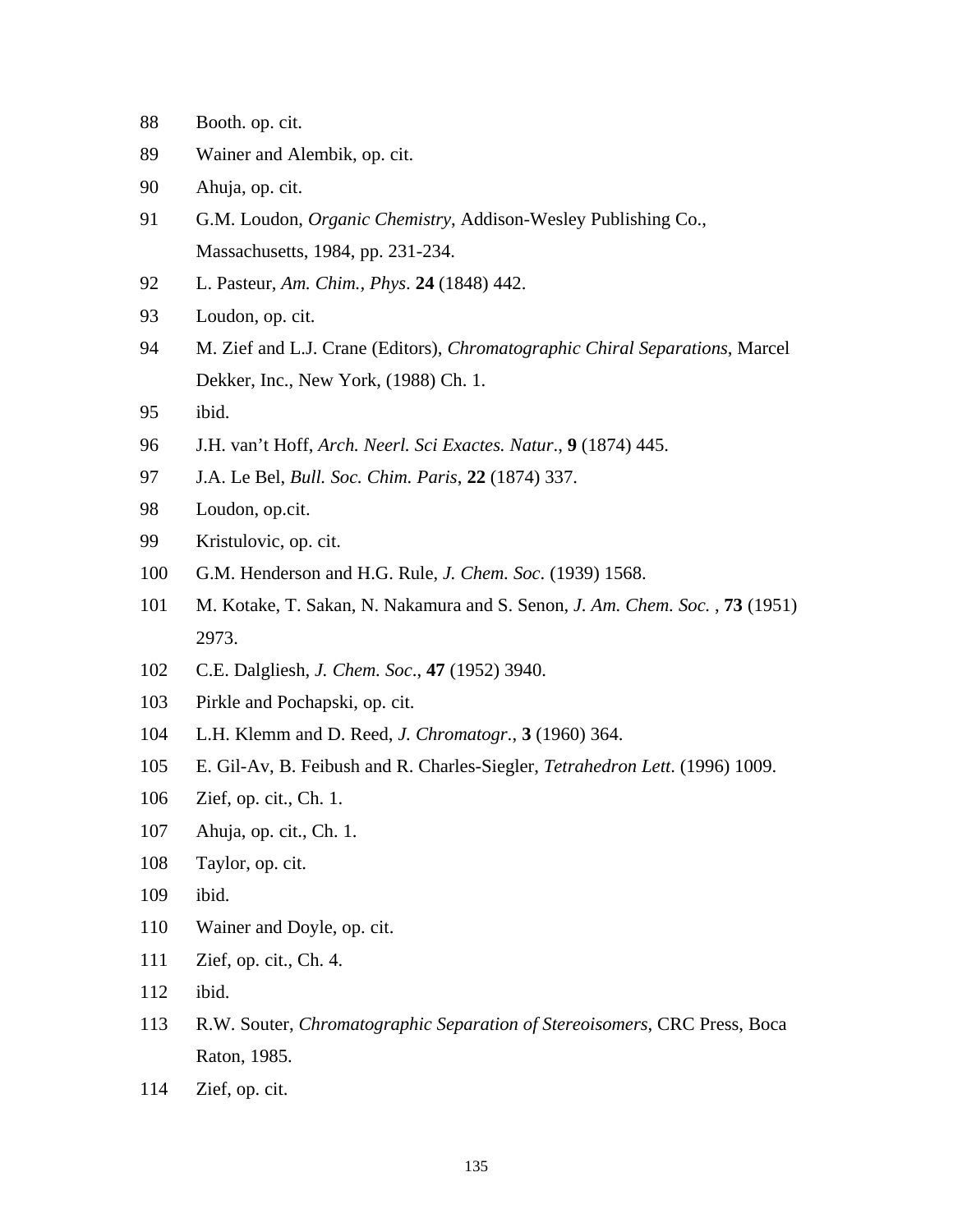- Allenmark, op. cit.
- Ahuja, op. cit.
- Taylor, op. cit.
- ibid.
- Wainer, op. cit.
- Pirkle and Pochapski, op. cit.
- N. Oi, *Bunseki Kagaku*, **33** (1984) E 401.
- Y. Dobashi and S. Hara, *Tetrahedron Lett*., **26** (1985) 4217.
- J.N. Akanya, S.M. Hitchen and D.R. Taylor, *Chromatographia*, **16** (1982) 224.
- R. Dappen, V.R. Meyer and H. Arm, *J. Chromatogr*., **295** (1984) 367.
- W. Lindner and I. Hirschbock, *J. Pharm. and Biomed. Anal*., **2** (1984) 183.
- Ahuja, op. cit., Ch. 6.
- W. Pirkle, *J. Org. Chem*., **57** (1992) 3854.
- D. Bees and R. Skerret, *Carbohydr. Res*., **7** (1968) 334.
- D. Voet and J. Voet, *Biochemistry*, John Wiley and Sons, New York, 1990, pp. 254-257.
- G. Gubitz, W. Jellenz, and D. Schonleber, *J. High Resol. Chromatogr. Commun*., (1980) 31.
- S. Yuasa, M. Itoh and S. Shimada, *J. Chromatogr. Sci*., **22** (1984) 288.
- A. Chimiak and J. Polonski, *J. Chromatogr*., **115** (1975) 635.
- B. Frank and G. Blaschke, *Liebigs Ann. Chem*., **695** (1966) 144.
- W. Mayer and F. Merger, *Liebigs Ann. Chem*., **644** (1961) 651.
- G. Hesse and R. Hagel, *Chromatographia*, **6** (1973) 277.
- A. Ichida, T. Shibata, Y. Okamoto, Y. Yuki, H. Namikashi and Y. Toga, *Chromatographia*, **19** (1984) 280.
- Y. Okamoto, R. Aburatani, S. Miwa and K. Hatada, *J. Liq. Chromatogr*., **10** (1987) 1613.
- Y. Okamoto, M. Kawashima, R. Aburatani, K. Hatada, T. Nishiyama and M. Masuda, *Chem. Lett*. (1986) 1237.
- Y. Okamoto and Y. Kaida, *J. Chromatogr. A*, **666** (1994) 403.
- Y. Okamoto, R. Aburatani, Y. Kaida, K. Hatada, N. Inotsume and M. Nakano,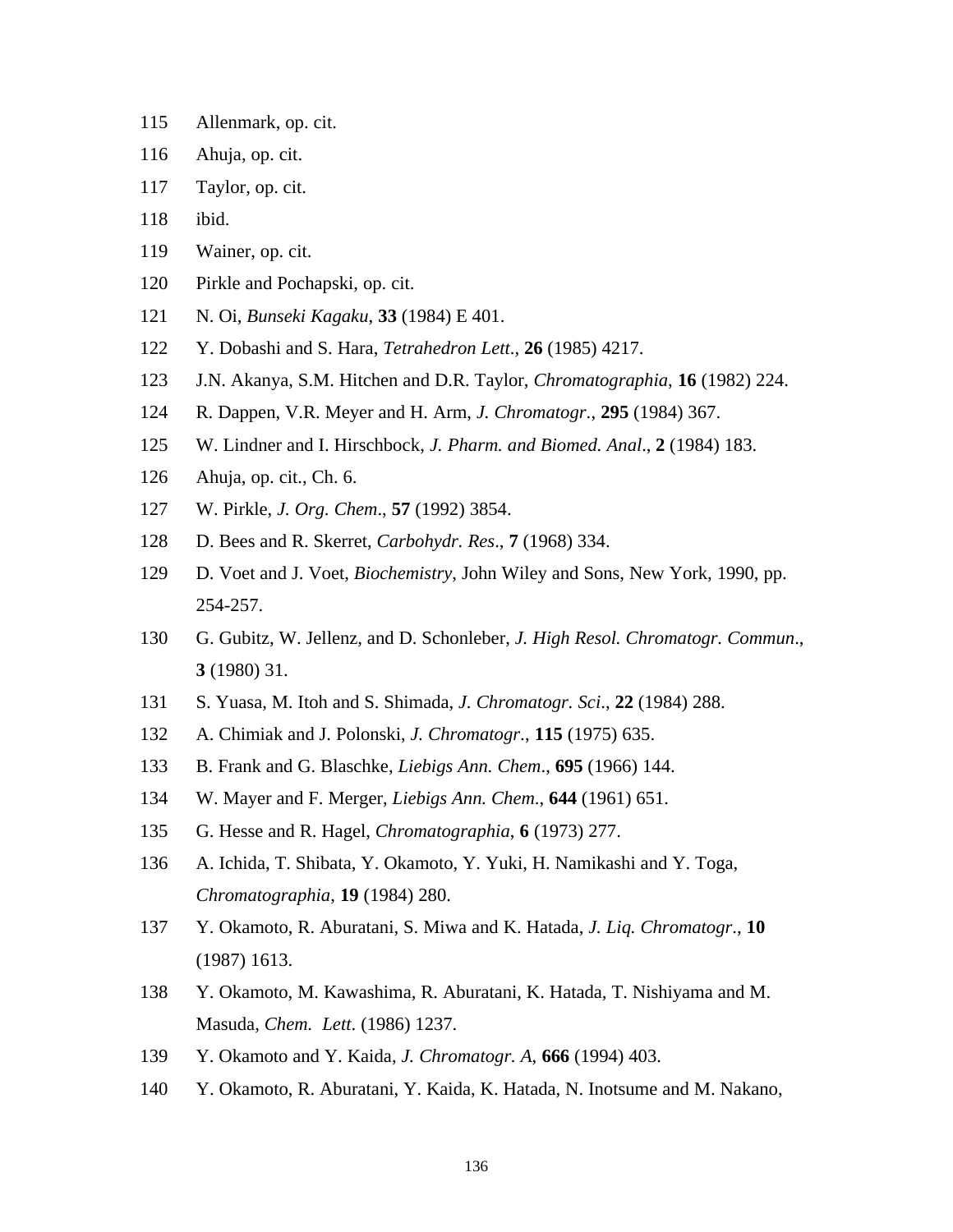*Chirality*, **1** (1989) 239.

- Wainer and Alembik, op. cit.
- I.W. Wainer, R. Stiffin and T. Shibata, *J. Chromatogr*., **411** (1987) 139.
- Witte, op. cit.
- Wainer and Alembik, op. cit.
- T. Shibata, I. Okamoto and K. Ishii, *J. Liq. Chromatogr*., **9** (1986) 313.
- 146 Wainer, op. cit., Ch. 6.
- Booth, op. cit.
- Okamoto and Kaida, op. cit.
- ibid.
- ibid.
- Ahuja, op. cit, Ch. 4.
- ibid.
- D.W. Armstrong and A..M. Stalcup, *Anal. Chem*., **62** (1990) 1610.
- A. Berthold, D.W. Armstrong and W. Li, *Anal. Chem*., **64** (1992) 873.
- J.M. Timko, R. Hegelson, M. Newcomb, G. Gokel and D.J. Cram, *J. Am. Chem. Soc*., **96** (1974) 7097.
- G. Dotsevi, Y. Sogah and D.J. Cram, *J. Am. Chem. Soc*., **97** (1971) 1259.
- T. Shinbo, T. Yamaguchi, K. Nishimura and M. Suguira, *J. Chromatogr*., **405** (1987) 145.
- V.A. Davankov and A.V. Somechkin, *J. Chromatogr*., **141** (1977) 313.
- S.V. Rogozhin and V.A. Davankov, Ger. Pat., 1 932 190 (1970); Russ. Pat. Appl., (1968); C.A., 72 (1970) 90875C.
- S.V. Rogozhin and V.A. Davankov, *Chem. Commun*., (1971) 490.
- G. Gubitz, W. Jellenz and W. Santi, *J. Chromatogr*., **203** (1981) 377.
- B. Feibush, M.J. Cohen and B.L. Karger, *J. Chromatogr*., **282** (1983) 3.
- L.R. Gelber, B.L. Karger, J.L. Neumeyer and B. Feibush, *J. Am. Chem. Soc*., **106** (1984) 7729.
- K.K. Stewart and R.F. Doherty, *Proc. Natl. Acad. Sci. USA*, **70** (1973) 2850.
- S. Allenmark and B. Bomgren, *J. Chromatogr*., **365** (1982) 297.
- J. Hermansson, *J. Chromatogr*., **269**, (1983) 71.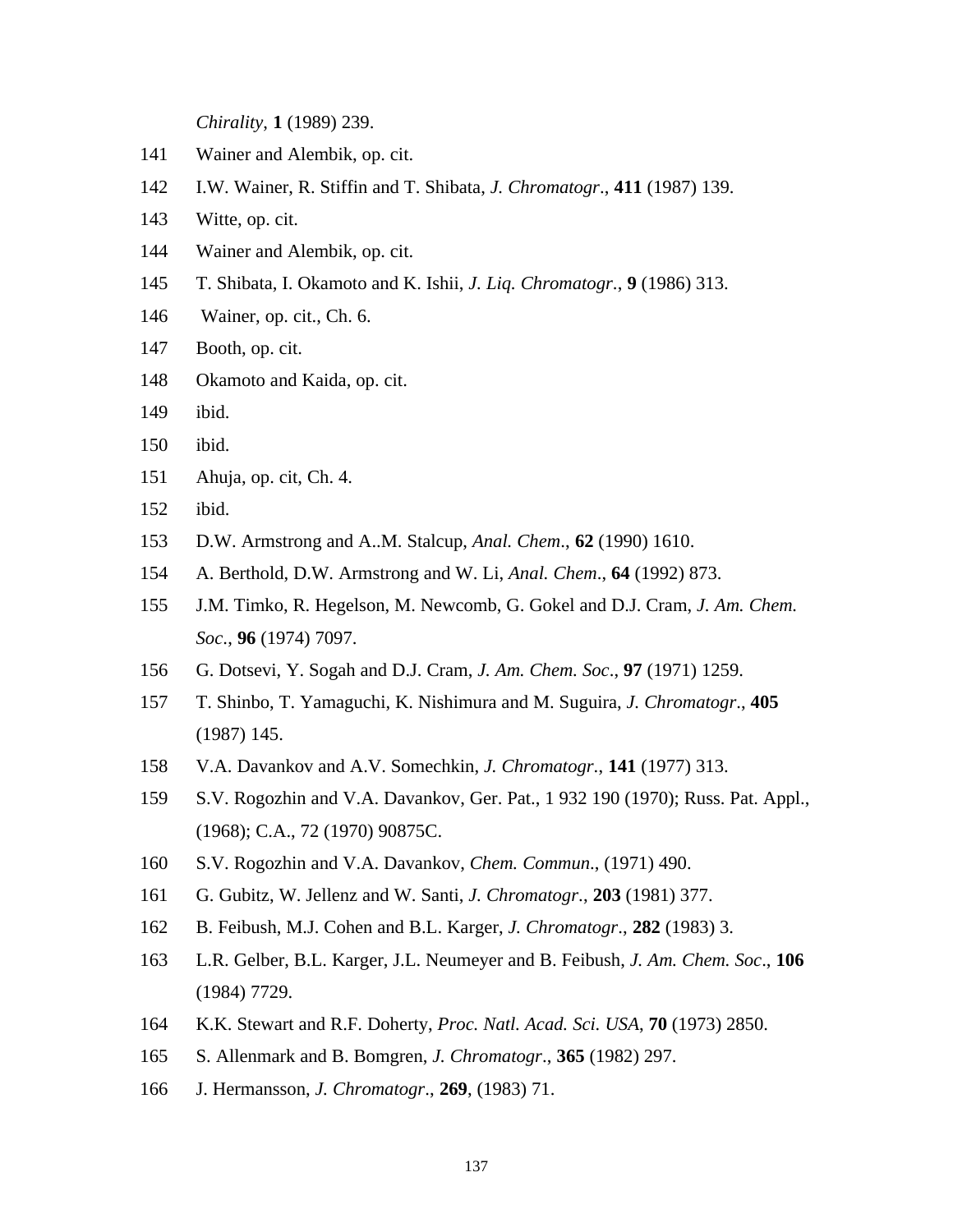- T. Miwa, M. Ichikawa, M. Tsuno, T. Hattori, T. Miyakawa, M. Kayano and Y. Miyake, *Chem. Pharm. Bull*., **35** (1987) 682.
- T.A.G. Noctor, G. Felix and I.W. Wainer, *Chromatographia*, **31** (1991) 55.
- T. Miwa, T. Miyakawa and Y. Miyake, *J. Chromatogr*., **1988**, 457 (1988) 227.
- P. Erlandsson, I. Marle, L. Hansson, R. Isaksson, C. Petterson and G. Petterson, *J. Am. Chem. Soc*., **112** (1990) 4573.
- Ahuja, op. cit., Ch. 6.
- ibid.
- W. Melander, D. E. Campbell and C. Horvath, *J. Chromatogr*., **158** (1978) 215.
- ibid.
- W.S. Hancock, D.R. Knighton, J.R. Napier and D.R. Harding, *J. Chromatogr*., (1986)1.
- Melander, 1978, op. cit.
- L.A. Cole and J.G. Dorsey, *Anal. Chem*., **64** (1992) 1317.
- K.G. Feitsma, J. Bosman, B.F.H. Drenth and R.A. De Zeeuw, *J. Chromatogr*., (1985) 59.
- D.J. Mazzo, C.J. Lindemann and G.S. Brenner, *Anal. Chem*., **58** (1986) 636.
- P. Pescher, M. Caude, R. Rosset and A. Tambute, *J. Chromatogr*., **371** (1986) 159.
- L.E. Weaner and D.C. Hoerr, *J. Chromatogr*., **437** (1988) 109.
- ibid.
- R.K. Gilpin, S.E. Ehtesham and R.B. Gregory, *Anal. Chem*., **63** (1991) 2825.
- Berthold, op. cit.
- Witte, op. cit.
- K. Cabrera and D. Lubda, *J. Chromatogr. A*, **666** (1994) 433.
- R.J. Smith, D.R. Taylor and S.M. Wilkins, *J. Chromatogr. A*, **697** (1995) 591.
- T.D. Booth and I. W. Wainer, *J. Chromatogr. A*, **741** (1996) 205.
- W. Pirkle and C. Welch, *J. Liq. Chromatogr*., **14** (1991) 2027.
- Zief, op. cit. Ch. 12.
- Loudon, op. cit.
- M. Zief, L.J. Crane and J. Horvath, *J. Liq. Chromatogr*., **7** (1984) 709.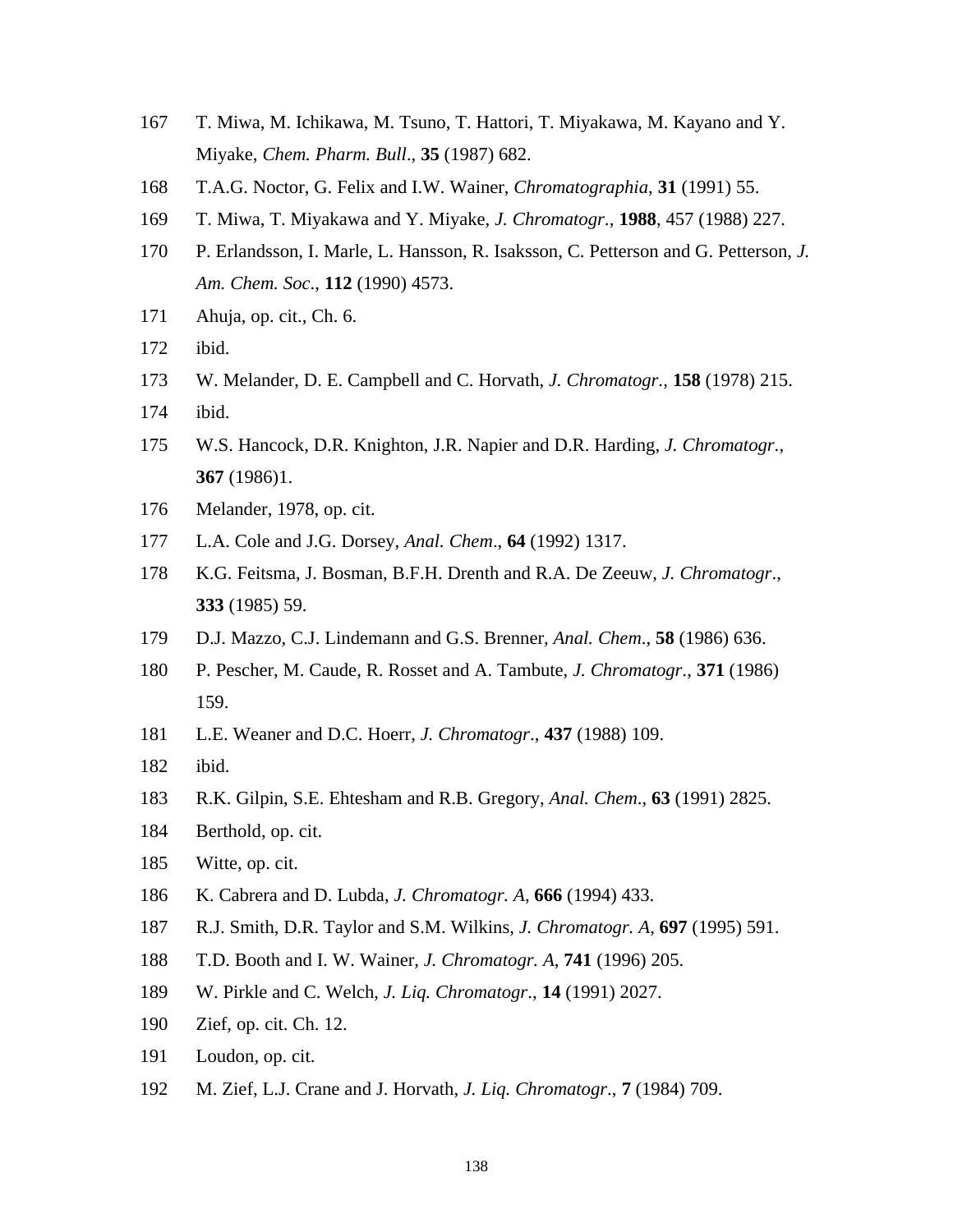- Pescher, op. cit.
- P. Macaudiere, A. Tambute, M. Caude, R.H. Rosset, M.A. Alembik and I.W. Wainer, *J. Chromatogr*., **371** (1986) 177.
- H. Koller, K.-H. Rimbock and A. Mannschreck, *J. Chromatogr*., **282** (1983) 89.
- I.W. Wainer, M.C. Alembik and E. Smith, *J.Chromatogr*., **388** (1987) 66.
- Y. Okamoto, R. Aburatani, Y. Kaida and K. Hatada, *Chem. Lett*. (1988)1125.
- Y. Tang, *Chiralit,* **8** (1996) 136.
- Okamoto, Aburatani, Kaida, Hatada, Inotsume and Nakano, op. cit.
- Booth and Wainer, op. cit.
- Tang, op. cit.
- W.H. Pirkle, D.W. House and J.M. Finn, *J. Chromatogr*., **192** (1980) 143.
- 203. G. Hesse and R. Hagel, *Chromatographia*, **9** (1976) 62.
- G. Blaschke, *Angew. Chem*., **92** ( 1980) 14.
- E. Francotte, R.M. Wolf, D. Lohmann and R. Mueller, *J. Chromatog*r., **347** (1985) 25.
- D.W. Armstrong, *J. Liq. Chromatogr*., **7** (Supplement 2) (1984) 353.
- Wainer and Alembik, op. cit.
- I.W. Wainer, M.C. Alembik and E. Smith, *J. Chromatogr*., **388** (1987) 65.
- Wainer and Stiffin, op. cit.
- Witte, op. cit.
- Melander, Campbell and Horvath, op. cit.
- Kaliszan, *Quantitative Structure-Chromatographic Retention Rrelationship*, Wiley-Interscience, New York, 1987)
- R. Kaliszan, K. Osmialowski and R.A. Hartwick, *J. Chromatogr*. **352** (1986) 141.
- P. Jandera, *J. Chromatogr*. **314**(1984) 13.
- K. Jino, K. Kawasaki, *Chromatographia*, **18** (1984) 90.
- R. Kaliszan, T.A.G. Noctor and I.W.Wainer, *Chromatographia*, **33** (1992) 546.
- Booth and Wainer, **737**, op. cit.
- Booth and Wainer, **741**, op. cit.
- ibid.
- Melander, op. cit.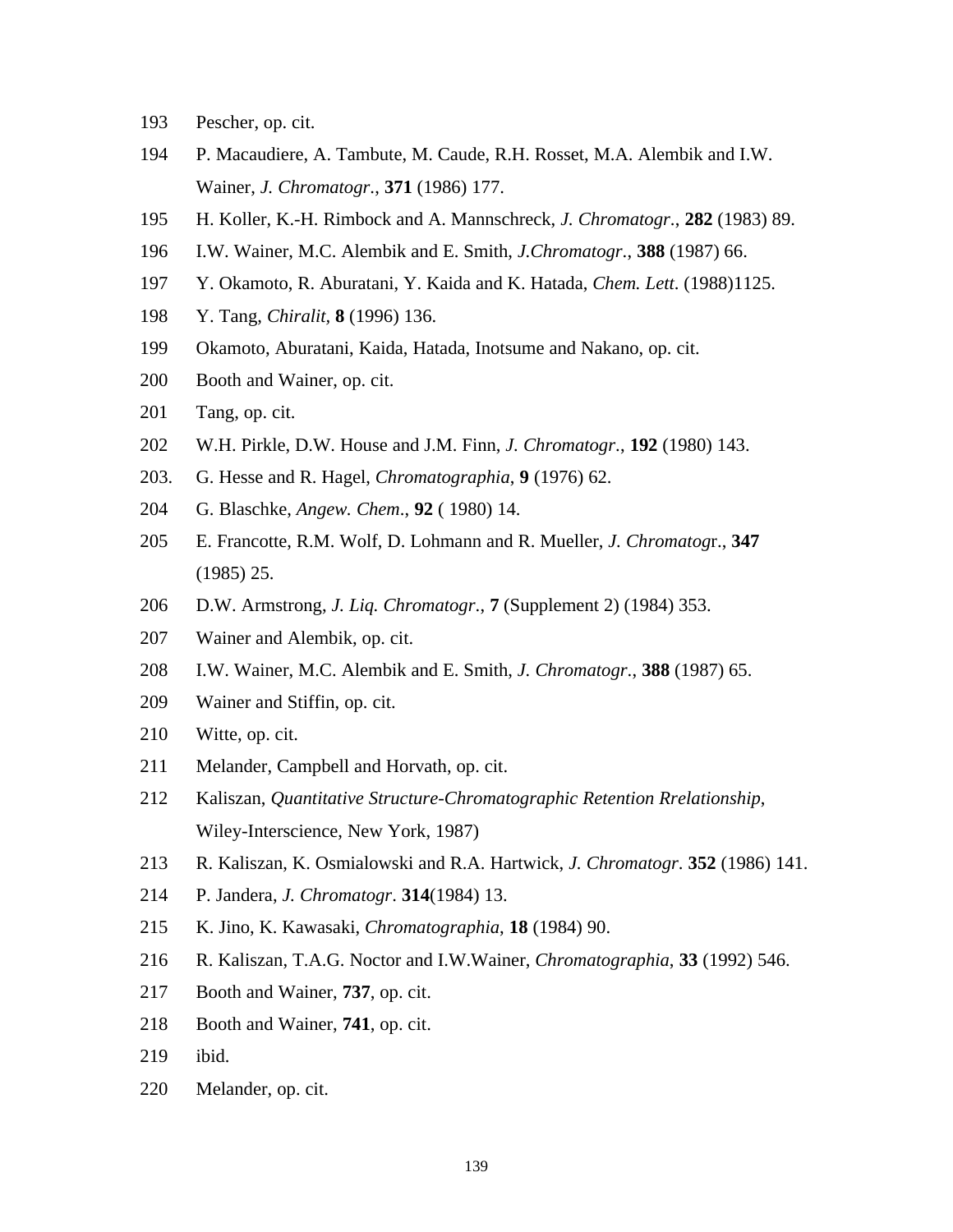- K.B. Lipkowitz, *J. Chromatogr. A*, **694** (1995) 15.
- P. Camilleri, J.A. Murphy, M.R. Saunder and C.J. Thorpe, *J. Computer-Aided Mol. Design*, **5** (1991) 277.
- ibid.
- Allenmark, op. cit.
- Pirkle and Popchapski, op. cit.
- Taylor, op. cit.
- Pirkle and Popchapski, op. cit.
- ibid.
- Okamoto, Aburatani, Kaida, Hatada, Inotsume and Nakano, op. cit.
- Taylor, op. cit.
- Wainer and Alembik, op. cit.
- Wainer and Stiffin, op. cit.
- P. W. Atkins, *Physical Chemistry*, W.H. Freeman & Co., New York, (1994) p.763.
- ibid.
- ibid.
- J.E. Huheey, *Inorganic Chemistry Principles of Structure and Reactivity*, Harper and Row, Publishers, New York (1978) p. 242.
- ibid
- V. Schurig, J. Chromatogr. A 666 (1994) 111.
- Allenmark, op. cit.
- Pirkle and Pochapski, op. cit.
- Schurig, op. cit.
- A. Bethjod, W. Li and D.W. Armstrong, *Anal. Chem*., **64** (1992) 973.
- Schurig, op. cit.
- B. Koppenhoeffer and E. Bayer, *Chromatographia*, **19** (1984) 123.
- V. Schurig and F. Betschinger, *Chem. Rev*., **92** (1992) 873.
- K. Watabe,R. Charles and E. Gil-Av, *Angew. Chem., Int. Ed. Engl*., **28** (1989)192.
- B. Koppenhoeffer and B. Lin, *J. Chromatogr*., **481** (1989) 17.
- V. Schurig, J. Ossig and R. Link, *Angew. Chem., Int. Ed. Engl*., **28** (1989)194.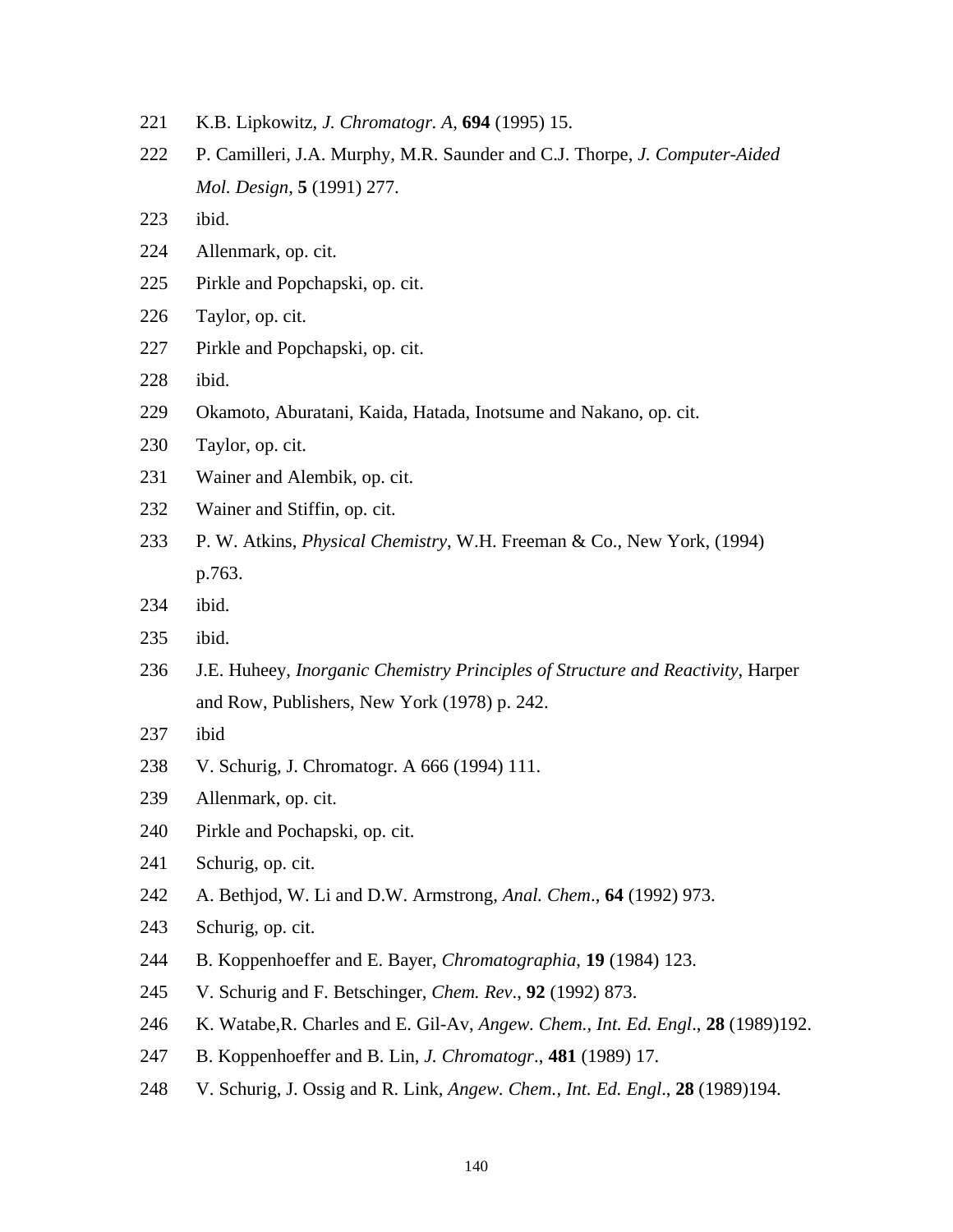- Schurig, op. cit.
- ibid.
- Melander, op. cit.
- ibid..
- ibid.
- ibid.
- Pirkle and Welch, op. cit.
- K. Oguni, H. Oda and A. Ichida, *J. Chromatogr. A*, **694** (1995) 91.
- Okamoto and Kaida, op. cit.
- Vogt and Zugenmaier, op. cit.
- ibid.
- Okamoto and Kaida, p. 413.
- Taylor, op. cit.
- Okamoto, Aburatani *et al*., op. cit.
- Wainer and Alembik, op. cit.
- Witte, op. cit.
- ibid.
- Booth, op. cit.
- ibid.
- O'Brien, L. Crocker, R. Thompson, K. Thompson, P.H. Toma, D.A. Conlon, B. Feibush, C. Moeder, G. Bicker and N.Grinberg, *Anal. Chem. Soc*., **69** (1997)1999.
- ibid.
- ibid.
- A. Ichida, T. Shibata, I. Okamoto, Y. Yuki, H. Namikoshi and Y. Toga, *Chromatographia*, **19** (1984) 280.
- Y. Okamoto and M. Kawashima and K. Am, *Chem. Lett*. (1984) 739.
- Zief, op. cit., Ch. 9.
- ibid.
- Okamoto, Kawashima and Am, op. cit.
- Y. Okamoto and M. Kawashima and K. Am, *J. Am. Chem. Soc*., **106** (1984) 5357.
- A. Gupta, E. Marchal and W. Burchard, *Macromolecules*, **8** (1975) 843.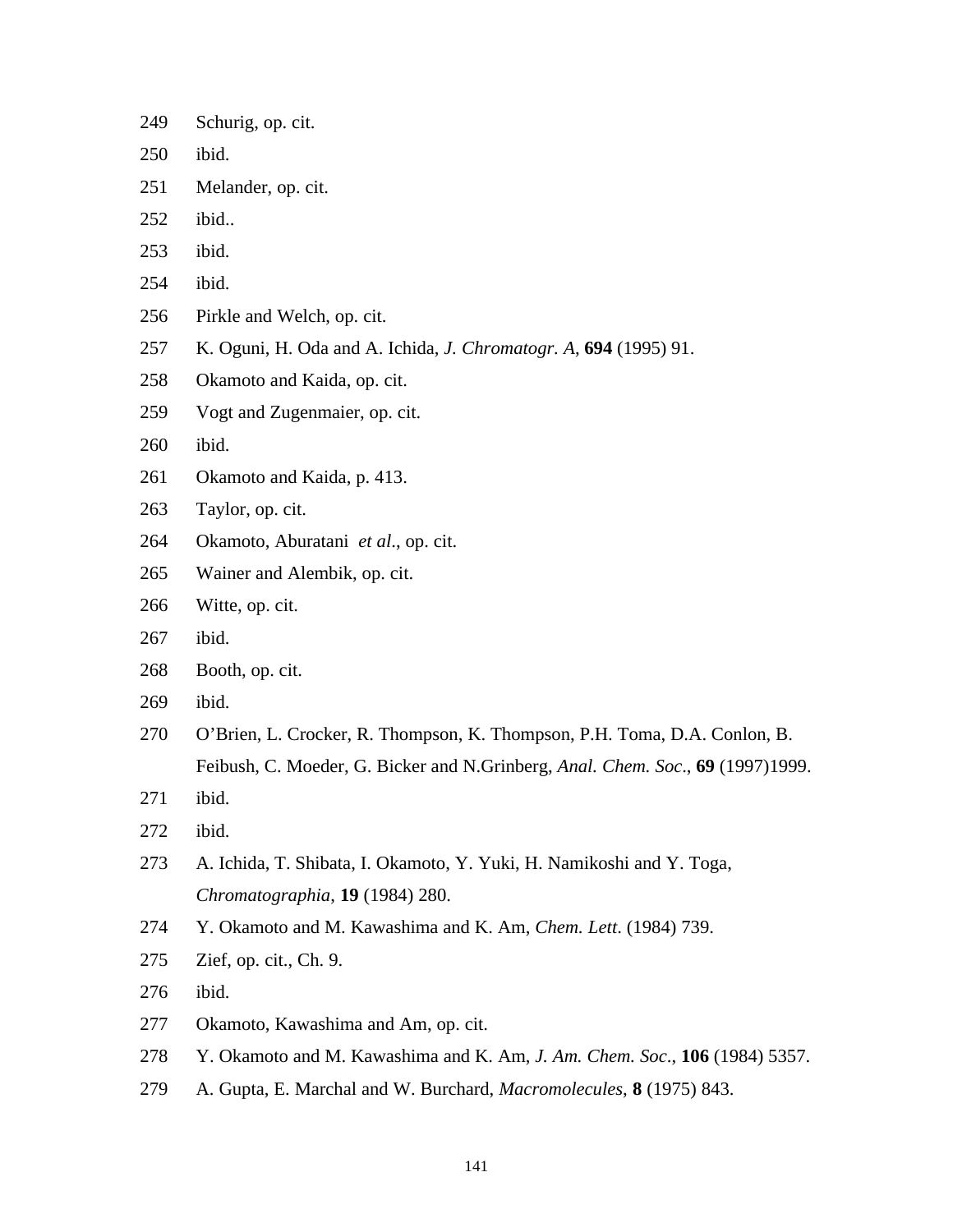- P. Maissa, M. Seurin and P. Sixou, *Polym. Bull*., **15** (1986) 257.
- R. Issalkson, P. Erlandsson, L. Hansson, A. Holmberg and S. Berner*, J. Chromatogr*., **498** (1990) 257.
- 282 K. Kamide and M. Saito, in H.Clark, K. Kamide, S. Ross-Murphy and M. Saito Eds.) *Advances in Polymer Science*, Springer, Berlin, 1987, vol. 83.
- Booth, op. cit.
- Loudon, op. cit.
- Vogt, op. cit.
- ibid.
- L. Rohrscneider, *Anal. Chem*., **45** (1973) 1241.
- L.R. Snyder, *J. Chromatogr*., **92** (1974) 223.
- Booth, op. cit.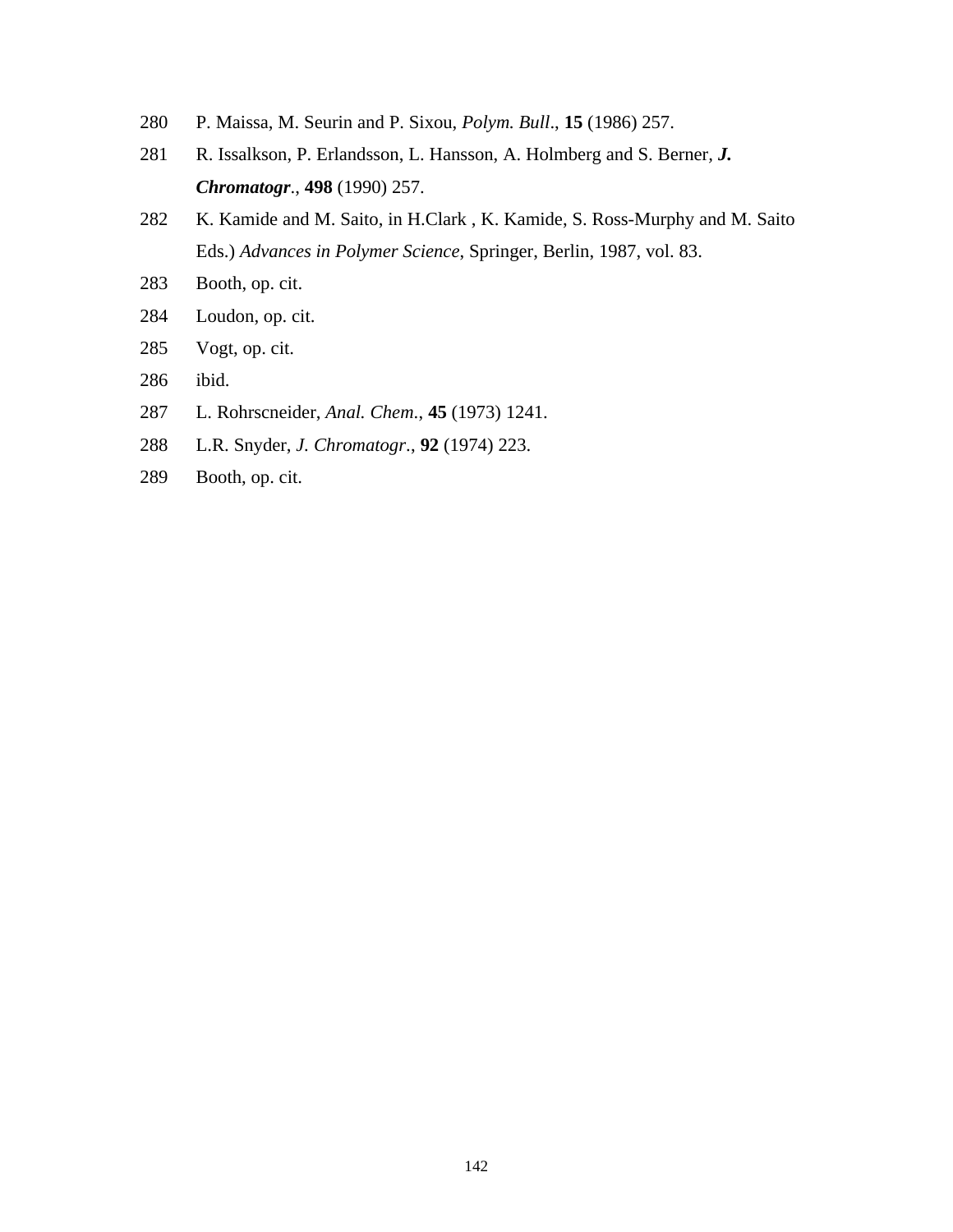## **VITA**

 Maria Elena Y. Cabusas was born in May 31, 1960, during her parents' third wedding anniversary, in Iligan City, Philippines. She started her elementary grade at the age of six, and finished it with honors in April of 1972. For her higher studies, she thrived on fellowships. She entered Mindanao State University - Iligan Institute of Technology for her high school, which was geared for engineering and engineering technology courses, and graduated in April of 1976. She was in the second experimental batch of students taking advanced courses in mathematics, physics, and chemistry. After being granted a full scholarship by the Mindanao State University, Philippines, she initially entered the University as a chemical engineering major. In her senior year, she changed her field to chemistry after learning, partly, that the engineering job competition for women is tough. She finished her B.S. in Chemistry in April of 1981, within the required five years. In June of 1981 she joined the Chemistry Department of the Mindanao State University - Iligan Institute of Technology and was trained to teach college chemistry courses. She taught both lectures and laboratory for general chemistry courses, and organic chemistry and biochemistry for biology majors. In June of 1985 she was granted a fellowship to pursue Master's in Chemistry at the University of the Philippines. She was temporarily swept away by the big change of environment and was then testing the challenge of one job to another. From November of 1986 to April 1987, she was a part- time lecturer of De La Salle University, Philippines. She taught both lectures and laboratory in general chemistry and biochemistry courses. Next, she accepted a research assistantship under the direction of Dr. Elma LLaguno at the Natural Sciences Research Institute of the University of the Philippines. From July 1989 to May 1991, she was deeply involved in the isolation and physical characterization of humic substances from water, soil, sediment, and peat samples. She gained valuable laboratory skills specially on the different sampling and extraction techniques and physical characterization methods, as well as working knowledge of water and soil chemistry. Moreover, she gained skills in managing the laboratory and supervising the research of undergraduate students. From June 1991 to December 1993, she joined the Chemistry Faculty of the University of the Philippines. She taught both lectures and laboratories for